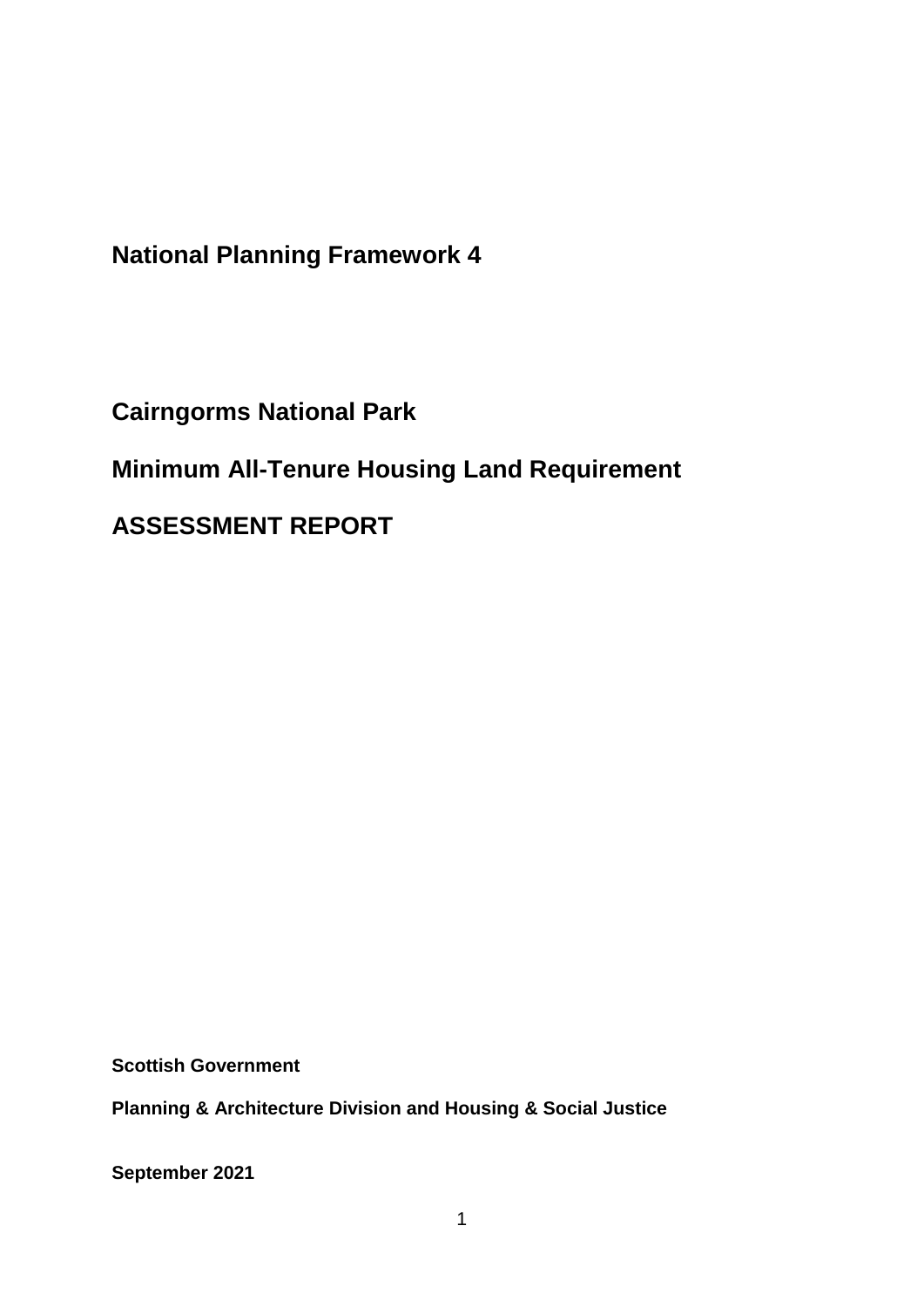|                | <b>CORE OUTPUTS ASSESSMENT</b>                                                                                                                                                                                                                                                                                                                                                                    |                                                     |                                               |                 |  |  |  |
|----------------|---------------------------------------------------------------------------------------------------------------------------------------------------------------------------------------------------------------------------------------------------------------------------------------------------------------------------------------------------------------------------------------------------|-----------------------------------------------------|-----------------------------------------------|-----------------|--|--|--|
| 1              | <b>Locally Adjusted Estimate</b>                                                                                                                                                                                                                                                                                                                                                                  |                                                     |                                               |                 |  |  |  |
|                |                                                                                                                                                                                                                                                                                                                                                                                                   | <b>Initial</b><br><b>Default</b><br><b>Estimate</b> | Locally<br><b>Adjusted</b><br><b>Estimate</b> |                 |  |  |  |
|                | <b>Cairngorms</b>                                                                                                                                                                                                                                                                                                                                                                                 | 850                                                 | 850                                           |                 |  |  |  |
|                | The Cairngorms National Park Authority (CNPA) estimate is primarily driven by<br>the household projections. The CNPA are comfortable with the initial default<br>estimate of 850 because the number is broadly the same as the 10-year<br>housing land requirement calculated for the Cairngorms National Park in the<br>National Park Local Development Plan (LDP) that was adopted in May 2021. |                                                     |                                               |                 |  |  |  |
| $\overline{2}$ | <b>Household Projections (Newly-Forming Households)</b>                                                                                                                                                                                                                                                                                                                                           |                                                     |                                               |                 |  |  |  |
|                | The National Records of Scotland (NRS) 2018-based principal migration<br>variant has been used by the authority, with the deduction of newly-forming<br>households for certain Local Authority data zones which split across the park<br>boundary.                                                                                                                                                |                                                     |                                               |                 |  |  |  |
|                | CNPA are comfortable with this figure because it is in line with the housing<br>land figures as set out in their LDP (2021).                                                                                                                                                                                                                                                                      |                                                     |                                               |                 |  |  |  |
|                | The household projection is 600.                                                                                                                                                                                                                                                                                                                                                                  |                                                     |                                               |                 |  |  |  |
|                | <b>Housing Projection: Default Compared to Adjusted Estimates</b>                                                                                                                                                                                                                                                                                                                                 |                                                     |                                               |                 |  |  |  |
|                |                                                                                                                                                                                                                                                                                                                                                                                                   | <b>Default</b>                                      |                                               | <b>Adjusted</b> |  |  |  |
|                | Cairngorms                                                                                                                                                                                                                                                                                                                                                                                        |                                                     | 600                                           | 600             |  |  |  |
| $\mathbf{3}$   | <b>Existing Housing Need</b>                                                                                                                                                                                                                                                                                                                                                                      |                                                     |                                               |                 |  |  |  |
|                | <b>Existing Housing Need: Default Compared to Adjusted Estimates</b>                                                                                                                                                                                                                                                                                                                              |                                                     |                                               |                 |  |  |  |
|                |                                                                                                                                                                                                                                                                                                                                                                                                   | <b>Default</b>                                      |                                               | <b>Adjusted</b> |  |  |  |
|                | Cairngorms                                                                                                                                                                                                                                                                                                                                                                                        |                                                     | 50                                            | 50              |  |  |  |
|                | CNPA are comfortable with this figure because it is in line with the housing<br>land figures as set out in their LDP (2021).                                                                                                                                                                                                                                                                      |                                                     |                                               |                 |  |  |  |
| 4              | <b>Flexibility Allowance</b>                                                                                                                                                                                                                                                                                                                                                                      |                                                     |                                               |                 |  |  |  |
|                | Whilst using the rural 30% flexibility allowance, the CNPA indicate they would<br>instead prefer a 10% flexibility allowance to mirror that used in the LDP<br>adopted May 2021.                                                                                                                                                                                                                  |                                                     |                                               |                 |  |  |  |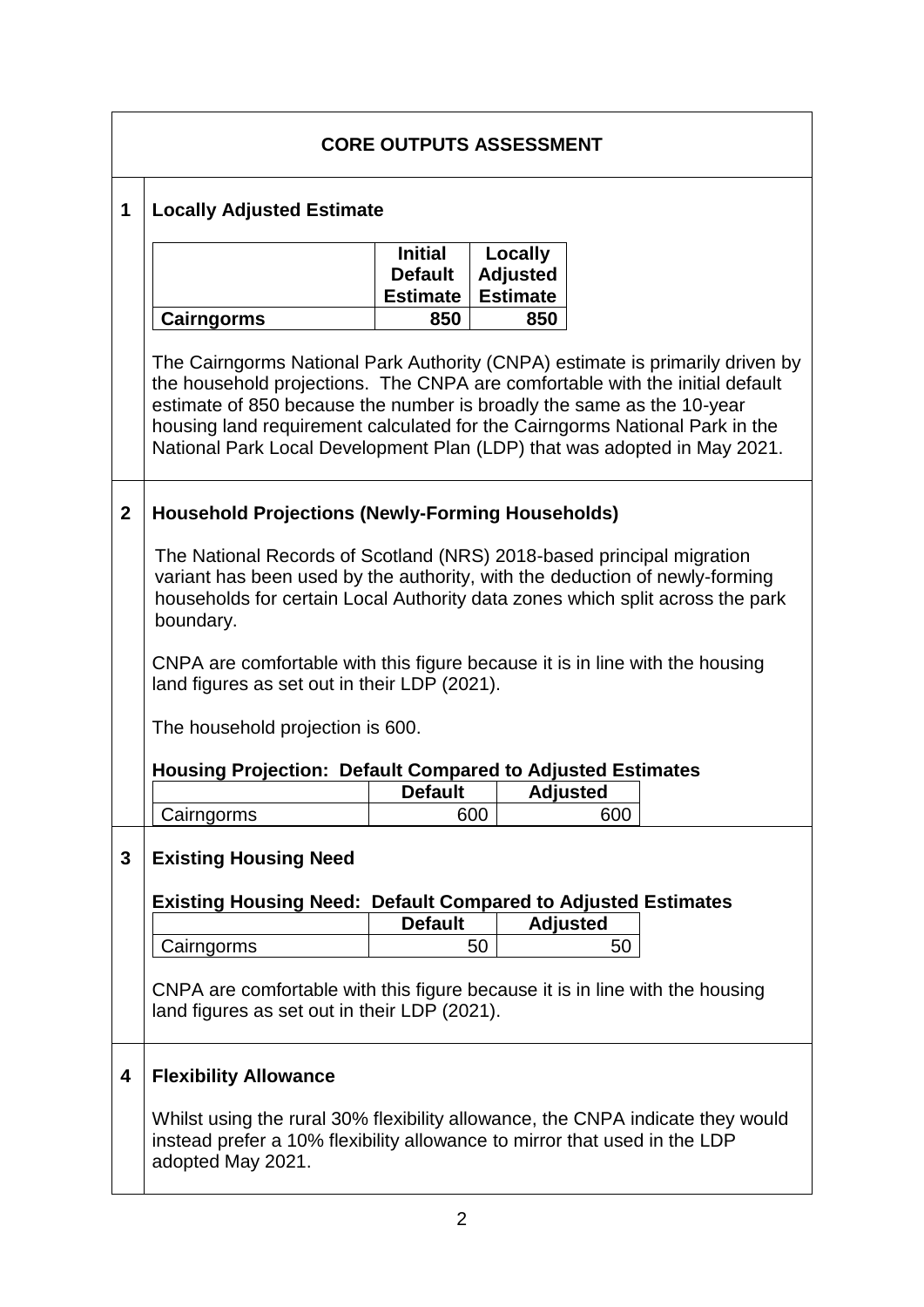The CNPA state that much of the land in the park is designated of European or national importance for nature conservation and that housing developments have the potential to have a significant impact on the qualifying interests.

The authority argue that whilst the 30% flexibility allowance used in the initial default estimate provides a total number that is comparable with the current adopted LDP, a recalculation on the basis of other projections in the future could very significantly increase the housing land requirement (due to the 30% flexibility) and create a conflict with other policy and legislation, therefore, the CNPA state that they consider a reduced and more tailored flexibility allowance should be applied.

A reduction from 30% flexibility to 10% flexibility would result in an estimate of 150 fewer units.

## **CORE PROCESSES ASSESSMENT**

### **1 Using the Response Template and Excel Calculator**

CNPA have used the Response Template, however they have only filled in two sections leaving most of the other sections blank. Nevertheless, the content itself and the case can be understood. CNPA do not have a Housing Market Partnership and so this section of the template is blank. The stakeholder section of the template is also blank. No Excel Calculator has been submitted.

# **2 Housing Market Partnership (HMP) and Stakeholders Involvement**

There is no HMP for CNPA. No consultation was undertaken.

### **3 Joint Housing and Planning Senior Official Sign-Off**

Sign-off from the Head of Strategic Planning is included.

#### **4 Statistical Evidence**

Robust sources of data have been used to support its case including:

- NRS 2018-based principle household projection
- Scottish Government estimate of existing housing need

The use of the default sources is explained clearly.